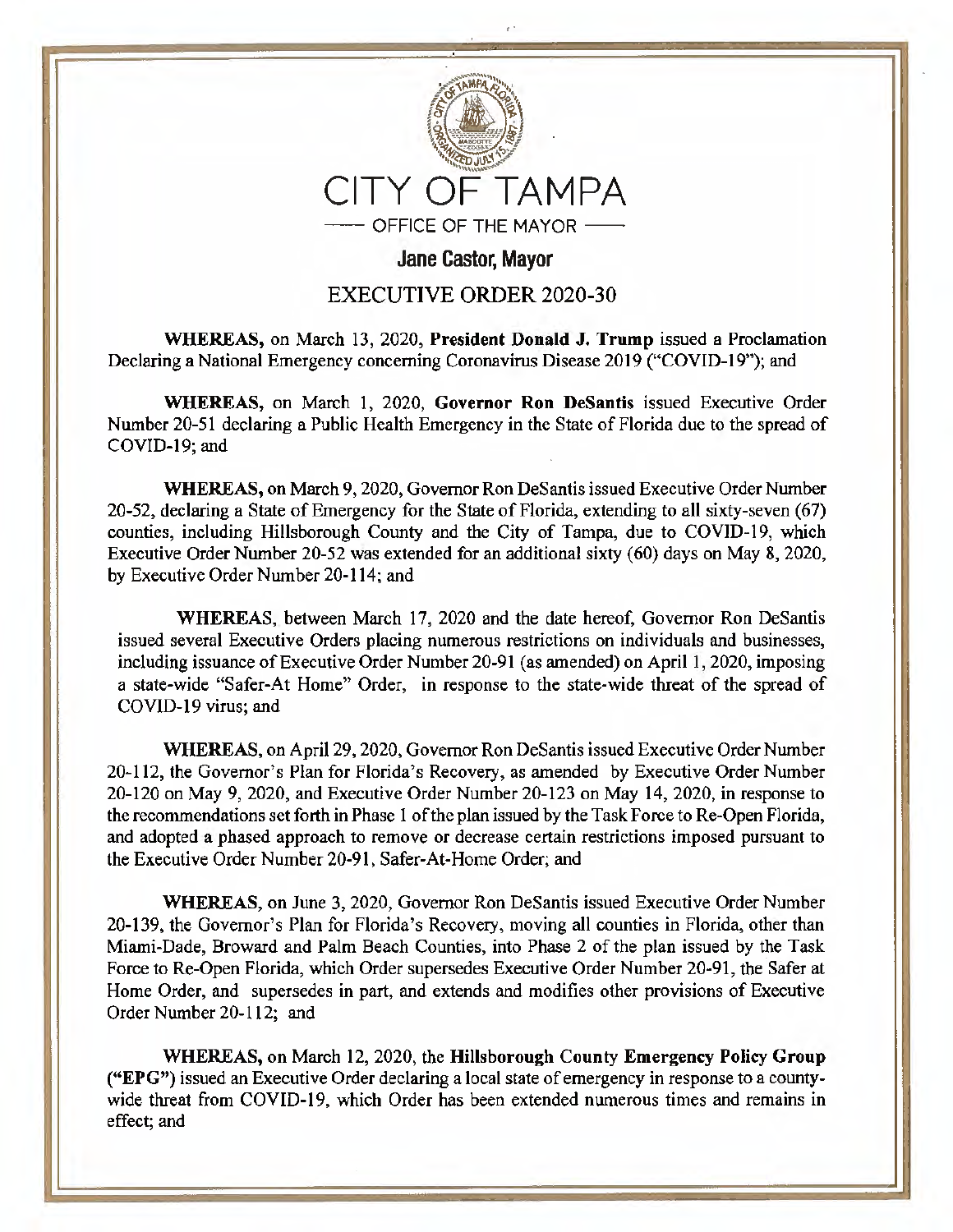**WHEREAS,** on March 12, 2020, pursuant to Section 2-402 of the City of Tampa Code, as **Mayor of the City of Tampa,** I issued City of Tampa Executive Order 2020-01 declaring that a state of local emergency has occurred in the City of Tampa in response to a city-wide threat of the spread of COVID-19, which state of local emergency was re-declared by City of Tampa Executive Order 2020-02 on March 16, 2020, and which Order has been extended numerous times and remains in effect; and

**WHEREAS,** based on information and data submitted to the EPG on June 22, 2020, from the Hillsborough County Department of Health, the number of confirmed cases of COVID-19 in Hillsborough County, and in particular in the City of Tampa, has increased significantly since additional re-openings were authorized under Phase 2 of the Governor's Plan for Florida's Recovery, which increase has resulted in many additional deaths; and

**WHEREAS,** based on information and advice provided to the EPG on June 22, 2020, from various medical and health care professionals, the number of confirmed cases of COVID-19 in Hillsborough County, and in particular in the City of Tampa, will increase exponentially if additional mitigation measures to stop or slow the spread of COVID-19 are not instituted, and that face coverings, in particular, will reduce the spread of infection significantly; and

**WHEREAS, the United States Centers for Disease Control and Prevention ("CDC") has** expressly found that: "COVID-19 spreads mainly from person to person through respiratory droplets produced when an infected person coughs, sneezes, or talks. These droplets can land in the mouths or noses of people who are nearby or possibly be inhaled into the lungs. Studies and evidence on infection control report that these droplets usually travel around 6 feet (about two arms lengths)"; and

**WHEREAS,** the CDC therefore specifically recommends that as businesses and communities reopen, and people resume their daily activities, people should wear face coverings to slow the spread of COVID-19, particularly "in public settings where other social distancing measures are difficult to maintain"; and

**WHEREAS,** Chapter 252, Florida Statutes, and Sec. 2-403, City of Tampa Code, authorize the Mayor to take whatever prudent action is necessary to ensure the health, safety and welfare of the community during a state of emergency; and

**WHEREAS,** on June 19, 2020, City of Tampa Executive Order 2020-27 was issued, requiring every person working, living, visiting or doing business in the City of Tampa to wear face coverings, under certain circumstances, and subject to specific exceptions described therein; and

**WHEREAS,** on June 23, 2020, the Hillsborough County EPG issued an Executive Order requiring the wearing of protective face coverings, under certain circumstances, and subject to specific exceptions described therein, and acknowledged that municipalities within Hillsborough County may impose more stringent standards; and

**WHEREAS,** in order to be consistent with the EPG Executive Order and to further address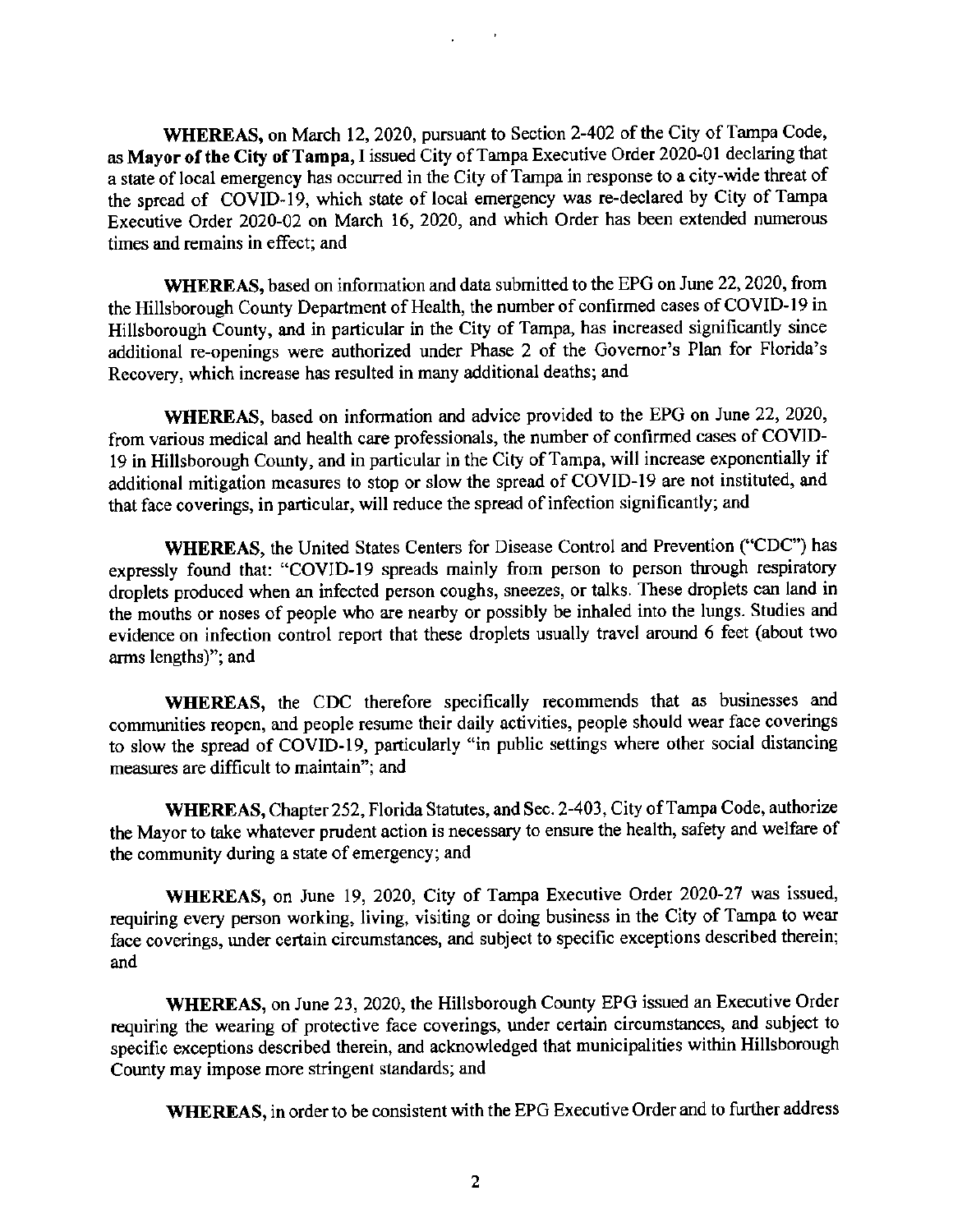the requirements, conditions and exceptions for wearing face coverings, it is therefore necessary to revise and replace City of Tampa Executive Order 2020-27 in its entirety with this Order; and

**NOW, THEREFORE,** by virtue of the authority vested in me as Mayor of the City of Tampa by Article VII, Civil Emergencies, Sections 2-401, et. seq., City of Tampa Code, and the Charter of the City of Tampa, and the Laws of the State of Florida, I hereby issue this Executive Order declaring the following:

- **1. Purpose.** The purpose of this Executive Order is set forth in the recital ("WHEREAS") clauses above and said recital clauses are hereby adopted, incorporated herein by reference and made a part of this Order.
- **2. Definitions.** The following terms as used in this Executive Order shall have the following meaning:
	- a. "Business" as used herein shall mean any commercial or for-profit entity (regardless of corporate structure or formation) that provides goods or services directly to the public. "Business" as used herein does not include religious organizations, private clubs or nonprofit organizations nor does it include any location under the control of the School District of Hillsborough County, which shall establish its own policy for all its locations within the district.
	- b. "Business operator" as used herein shall mean any individual or entity that owns a business or that controls the operation of a business, regardless of the formal title or role held by that individual or entity.
	- c. "Face covering" shall mean a uniform piece of material that securely covers a person's nose and mouth and remains affixed in place without the use of one's hands, whether store-bought or homemade, concurrent with CDC guidelines. Examples of compliant home-made masks may be found at https://www.cdc.gov/coronavirus/2019-ncov/prevent-getting-sick/how-to-makecloth-face-covering.html
	- d. "Social distancing" shall mean keeping space between yourself and other people by staying at least 6 feet (about 2 arms' length) from other people.
	- e. "Companion" shall mean a person by whom you are accompanied.

## **3. Face Coverings Required.**

- a. Every person working, living, visiting, or doing business in the City of Tampa shall wear a face covering in any indoor location that is open to the public, other than their home or residence, when not maintaining social distancing from other person(s), excluding family members or companion(s).
- b. All business operators of an indoor location of a business that is open to the public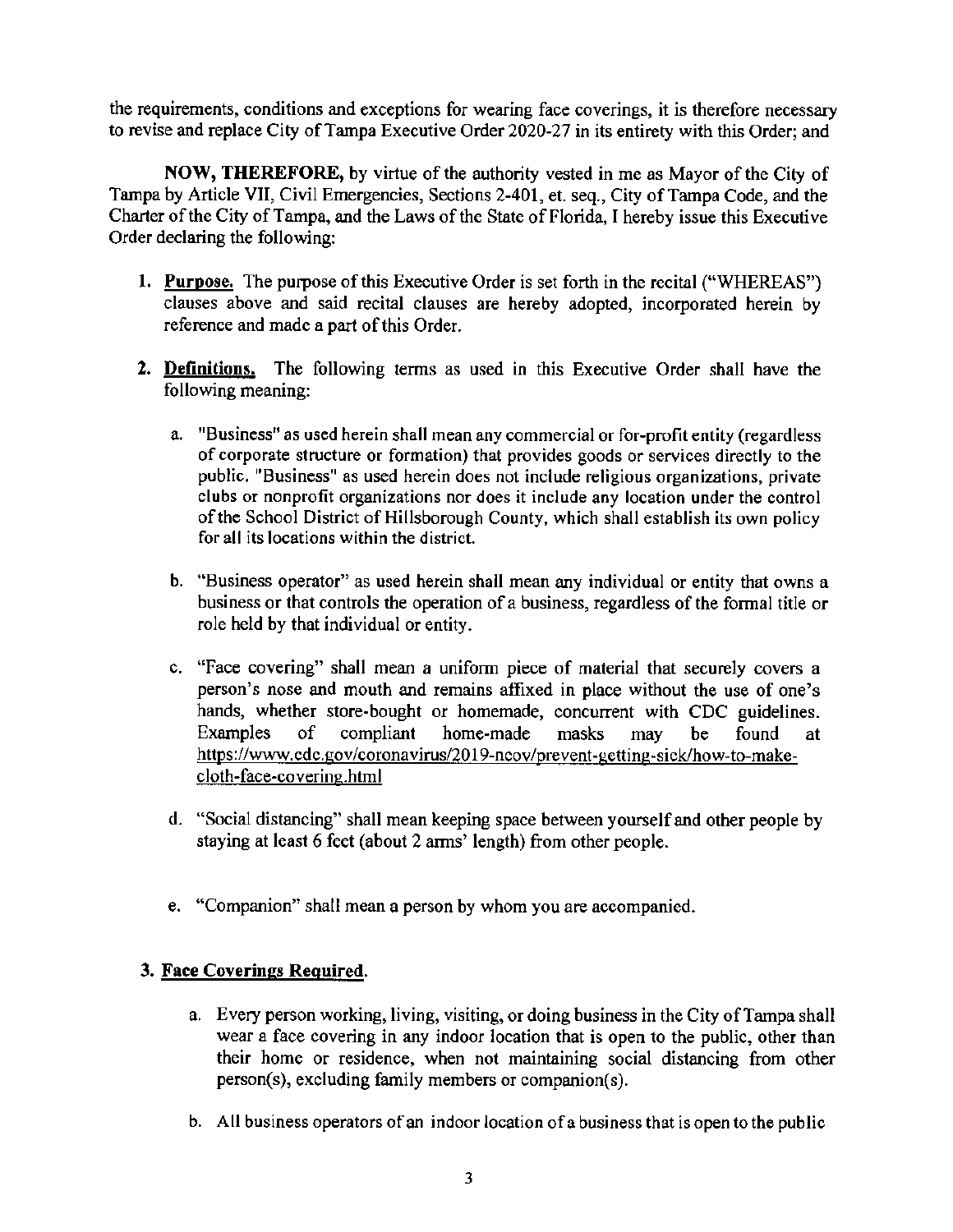in Hillsborough County shall require all persons within the location to wear a face covering when not maintaining social distancing from other person(s), excluding family members or others residing in their home or companions and subject to the exceptions set forth below.

- c. Business operators shall be required to ensure compliance with and enforce the provisions of this Order. Business operators shall I) deny admittance to any indoor business location under their control to any persons who fail to comply with the requirements of this Order; and 2) require or compel the removal from any indoor business location under their control of any persons who fail to adhere to the requirements of this Order.
- d. Every business is strongly encouraged to develop and implement a health and safety plan consistent with this Order requiring protective face coverings and CDC guidelines and to post the plan in a conspicuous location sufficient to provide notice to persons within the business of the requirements of the plan.
- e. Nothing herein shall require or allow a person to wear a face covering so as to conceal the identity of the wearer in violation of Chapter 876, Florida Statutes.
- f. Medical and surgical face masks, such as "N95" masks or other similar medical or surgical masks, are in short supply and should be reserved for health care personnel and other first responders with the greatest need for such personal protective equipment.
- g. All persons within any indoor location not subject to the requirements of this Order are strongly encouraged to follow appropriate social distancing and safety protocols issued by the CDC.
- **4. Exceptions.** Nothing herein shall require the wearing of face coverings by the following persons:
	- a. Persons under the age of two years; and
	- b. Persons observing social distancing in accordance with CDC guidelines; and
	- c. Persons for whom a face covering would cause impairment due to an existing health condition; and
	- d. Persons working in a business or profession who do not have interactions with other persons; and
	- e. Persons working in a business or profession who maintain social distancing from another person; and
	- f. Persons working in a business or profession where use of a face covering would prevent them from performing the duties of the business or profession; and
	- g. Persons exercising, while maintaining social distancing; and